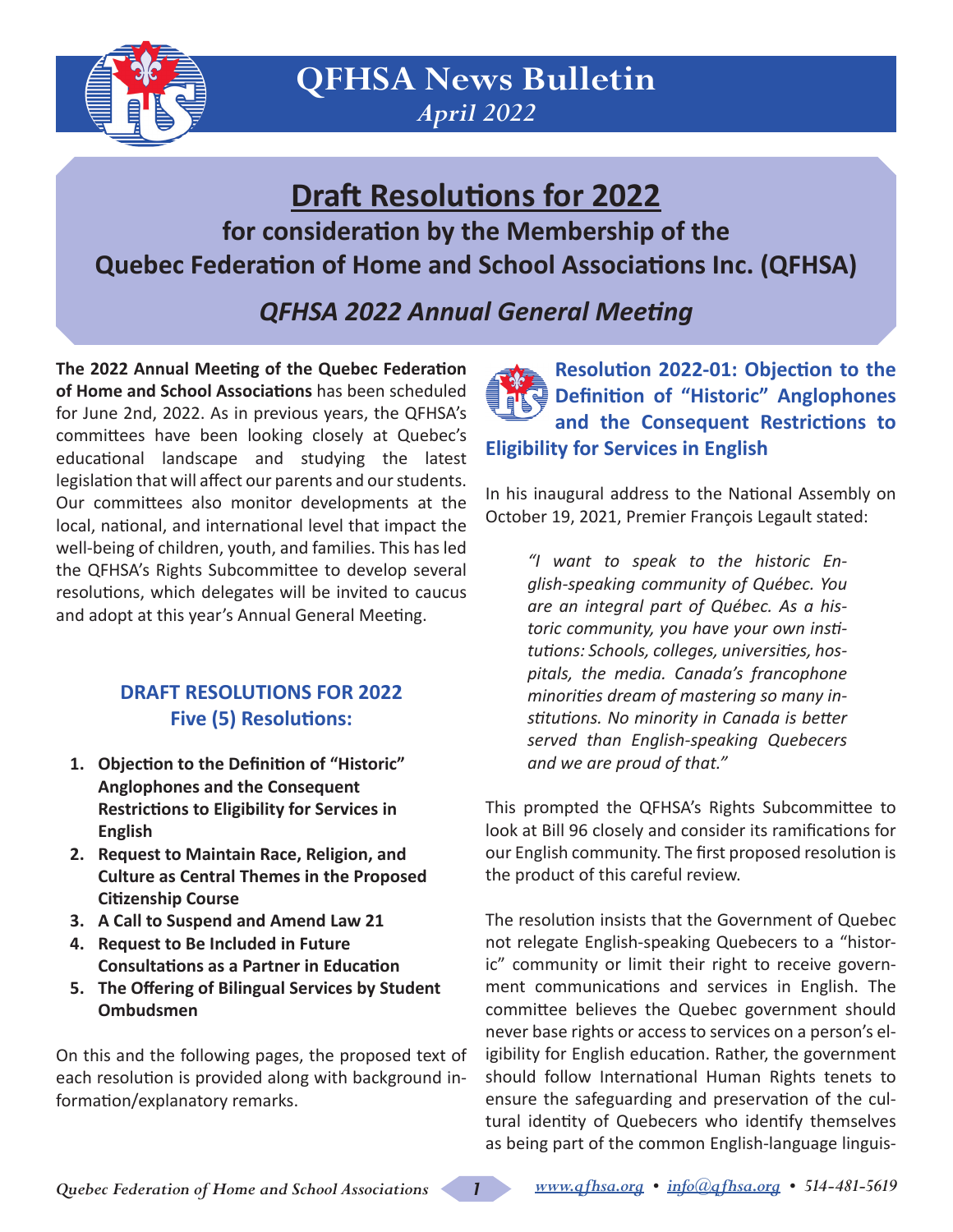### *QFHSA Draft Resolutions for 2022 Continued...*

tic minority group so that they may continue to thrive and help contribute to Quebec's success on the world stage.

### **Resolution 2022-02: Request to Maintain Race, Religion, and Culture as Central Themes in the Proposed Citizenship Course**

Although the QFHSA was incorporated as the QFPHSA (Quebec Federation of Protestant Home and School Associations) in 1959, it was happy enough to drop the Protestant part of its name in 1969. We believed that every school could benefit from parents being involved in education and forming a Home and School Association, and not have the social action movement be limited to the Protestant school boards only. We had no problem with our children learning about other religions and cultures and exploring their spiritual natures. However, this openness to diverse religions and cultures is not evident in the Quebec government's proposed replacement course for the Ethics and Religious Culture program.

The QFHSA Rights Subcommittee is very concerned that as publicized, the proposed Culture and Citizenship in Quebec program places too much emphasis on Quebec culture and citizenship. We are concerned that the enforcement of Law 21 will influence this new curriculum and reduce the opportunity for our students to learn about other religions and cultures. This resolution strongly recommends to the Minister of Education of Quebec that race, religion, and culture remain central themes in the new Quebec Citizenship and Culture course.

Further, the Rights Subcommittee believes the new citizenship course must incorporate the following recommendations from the Quebec government's *Groupe d'action contre le racisme:* 

- *• Include racism and discrimination issues throughout the school curriculum.*
- *• Change the academic curriculum at the primary and secondary levels to update concepts related*

*to the history, cultures, heritage and current realities of Indigenous peoples in Quebec and Canada and their impact on society.*

# **Resolution 2022-03: A Call to Suspend and Amend Law 21**

The third resolution deals specifically with Quebec's problematic Law 21. Now is not the time to support a law that prohibits the hiring of certain qualified teachers. This prohibition only serves to exacerbates an already serious teacher shortage, and adversely affects the delivery of quality education to our students.

Law 21 continues to be a local, regional, provincial, national, and international embarrassment. This QFHSA resolution insists that the Government of Quebec do two things. First, immediately suspend Law 21; and second, initiate a comprehensive review and debate of Law 21 in the National Assembly to address the sections of the law that fail to respect Section 2 of the Canadian Charter of Rights and Freedoms and Section 3 of the Charter of Human Rights and Freedoms of Quebec. The resolution demands the amendment of the problematic sections of Law 21 so that they respect both charters.

## **Resolution 2022-04: Request to Be Included in Future Consultations as a Partner in Education**

As a follow up to last year's Resolution 6 on Curriculum Development, the Rights Subcommittee believes that extensive consultation with the community would be advantageous to the government in order to bring the best possible services to meet the needs of the communities.

The QFHSA has been recognized as a "Partner in Education" with the Ministry of Education for many years. In fact, the Ministry of Education has provided financial support to the Home and School movement since 1960! This resolution requests that the Ministry of Ed-